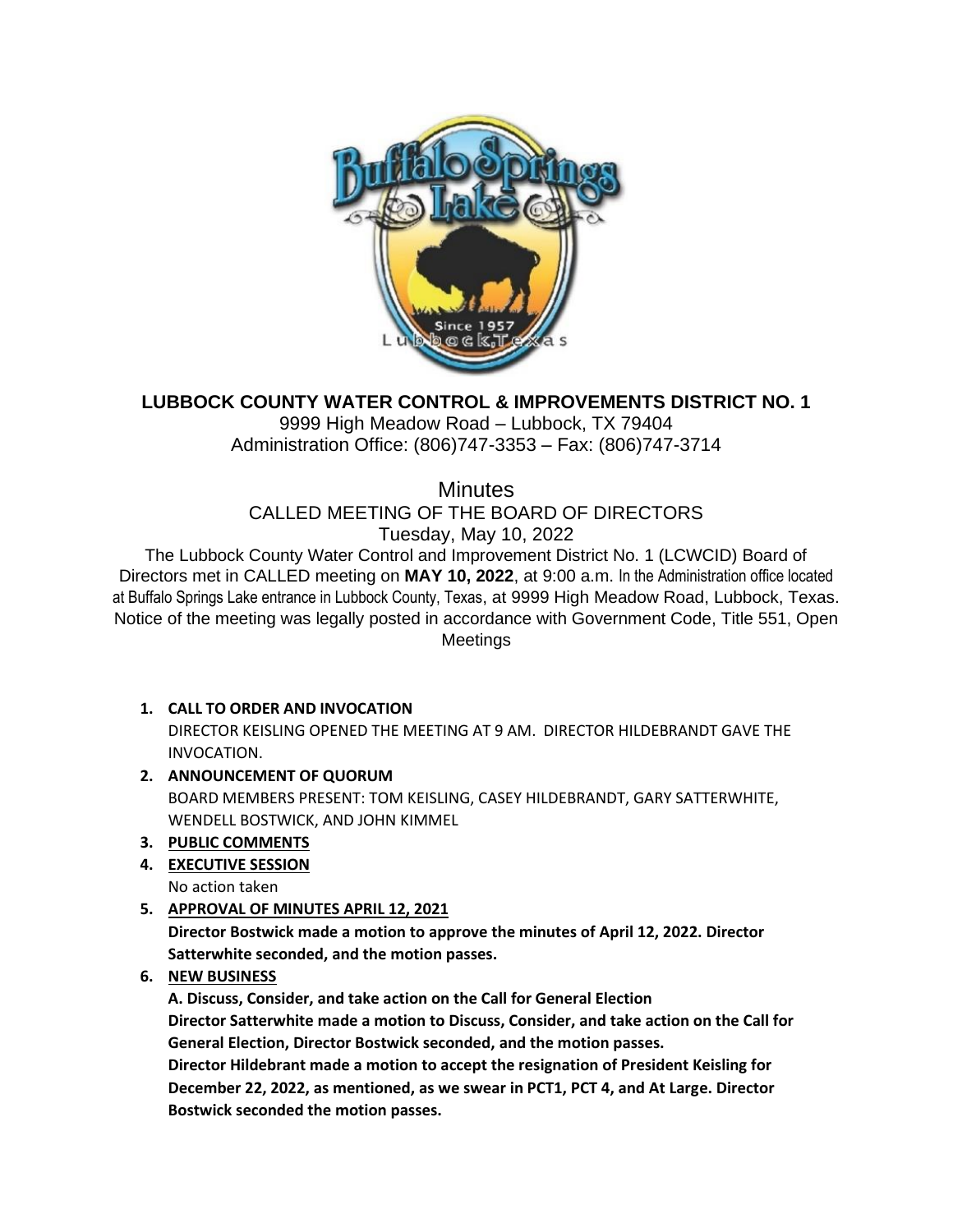**B. Discuss, Consider, and take action to establish times and meeting places to comply with the adoption process of new ordinances**

**Director Bostwick made a motion to Discuss, Consider, and take action to establish times and meeting places to comply with the adoption process of new ordinances, Director Hildebrant seconded, and the motion passes.** 

**Director Bostwick addresses the Board regarding the proposed ordinances.**

**Director Bostwick made a motion to post the Proposed summary & Ordinances on our website and put it as an agenda item for discussion, amendment, and adoption for the June Board meeting. Director Kemmel seconded, and the motion passes.**

**C. Discuss, Consider, and take action for bids to replace 2.3 miles of fencing on the south side of Lake**

**Director Hildebrant made a motion to Discuss, Consider, and take action for bids to replace 2.3 miles of fencing on the south side of Lake. Director Satterwhite seconded, and the motion passes.** 

**No bids were submitted, and the lake manager will handle the hiring for the repairs to the fence line.** 

**D. Discuss, Consider, and take action for the 2nd of July Fireworks Display**

 **Director Kimmel made a motion to Discuss, Consider, and take action for the 2nd of July Fireworks Display. Director Hildebrant seconded the motion passes.**

**Director Hildebrant made a motion to pre-sale public wristbands at \$15 per adult. Senior and child for \$10.** 

**Day of event \$18 adult. Senior and child \$10.**

**Resident bands 20 per lot lease at \$2 any additional regular gate admission. Director Satterwhite seconded, and the motion passes.**

#### **OLD BUSINESS**

#### **REPORTS**

 **FINANCIAL REPORT BY HEATHER PURCELL**

MRS. PURCELL GAVE HER REPORT THE MONTH **POLICE DEPARTMENT REPORT BY CHIEF JONES** THE POLICE DEPARTMENT GAVE THE POLICE REPORT FOR THE MONTH **MANAGERS REPORT BY BRANDON POWELL** MR. POWELL GAVE THE MANAGER'S REPORT FOR THE MONTH. **EXECUTIVE SESSION No Action Taken 7. REOPEN IN REGULAR SESSION AND TAKE ACTION**

### **PUBLIC COMMENT**

No Public Comments

**8. DISCUSSION ITEMS** No Action taken